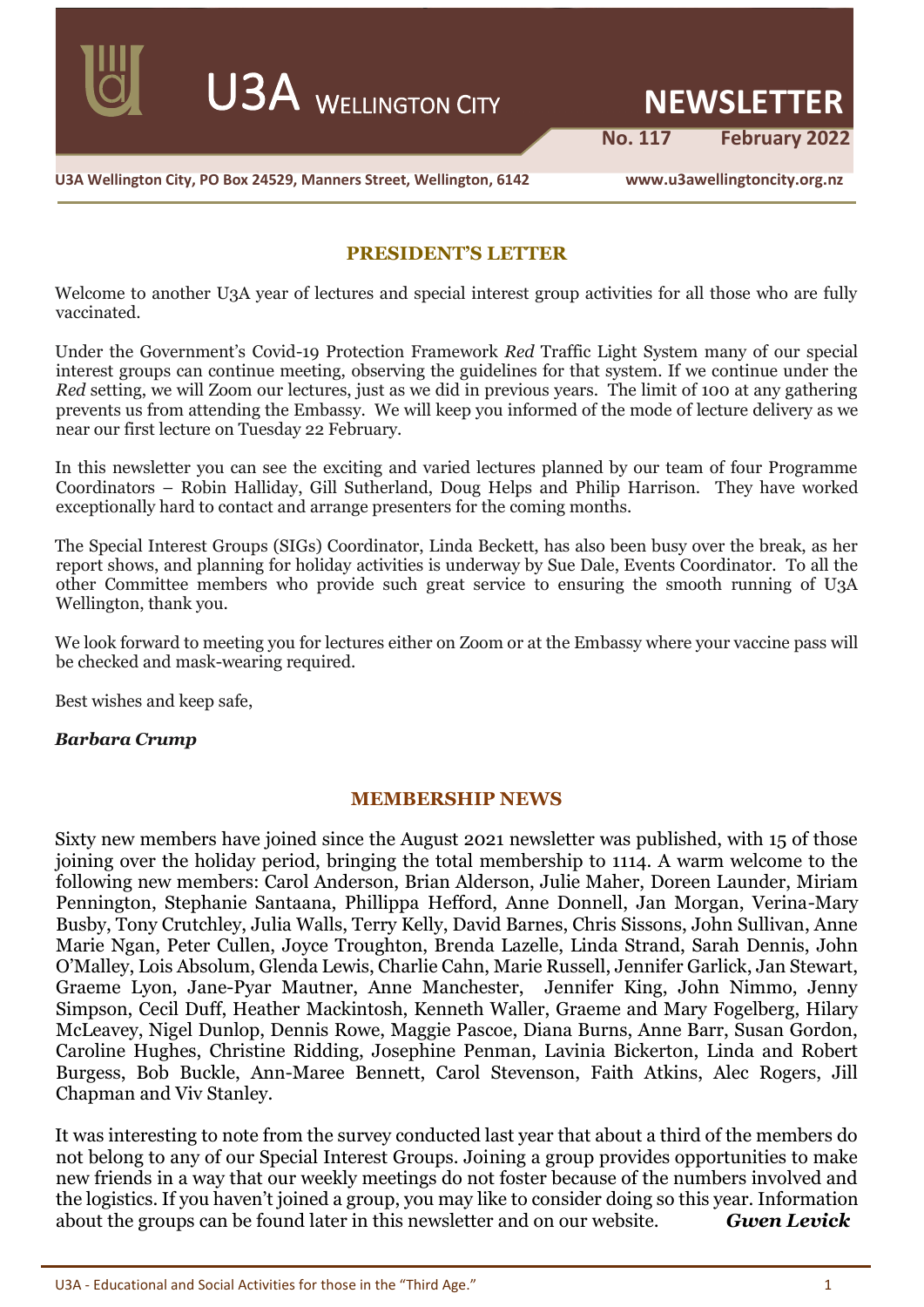### **VOLUNTEERS**

Thank you to those volunteers who replied promptly to my recent email. As our front of house volunteers will now need to check members have valid covid passes and that they scan their presence at the Embassy, we will need more volunteers to assist prior to lectures. While it is good if you have some computer skills, you will always work alongside an experienced person, so these are not essential. It is not an onerous duty as you are normally only rostered twice every six months. I would be delighted to receive indications of interest. Please either contact me by email [\(pebuxton@xtra.co.nz\)](mailto:(pebuxton@xtra.co.nz) or by mobile (022 472 3455). *Jeannie Buxton*

# **U3A LECTURE PROGRAMME**

### **Lectures are usually held at the Embassy Theatre, 10 Kent Terrace from 10.30 am until 11.45 am**

- **TERM 1** Tuesday 22 February to Tuesday 12 April
- **TERM 2** Tuesday 3 May to Tuesday 26 July
- **TERM3** Tuesday 16 August to Friday 30 September
- **TERM 4** Tuesday 18 October to Friday 4 November

Please note that in order to attend lectures in person, you must be double-vaccinated and show a vaccine pass. Sometimes the advertised lectures may change. If so, an update will be made under *Lecture Programmes* on the U<sub>3</sub>A Wellington City website. Owing to potential Covid 19 restrictions, the lecture may need to be presented by Zoom. Members will be notified if this change becomes necessary.

### **Tuesday 22 February Dame Claudia Orange**

### **The future of our past**

Dame Claudia Orange is an Honorary Research Fellow of the Museum of New Zealand Te Papa Tongarewa Wellington. She has published widely on race relations and on the Treaty of Waitangi, her most recent publications being new editions of her award-winning *The Treaty of Waitangi* (2011)

In February 2021 the Ministry of Education released a first draft of their compulsory New Zealand history curriculum for public feedback. This new curriculum acts as a turning point in our history. The lack of emphasis on Māori history has tended to reduce Māori narratives and experience down to one or two footnotes within larger imperial and related stories. The change will affect us all.

### **Friday 25 February Dr Andrew Horrigan What's going on in mental health in Aotearoa New Zealand? - An inside-outsider's point of view**

Dr Andrew Horrigan is a diplomate of the American Board of Psychiatry and Neurology (ABPN), an affiliate member of the Royal College of Australian and New Zealand Psychiatrists (RANZCP), and a senior lecturer currently at the University of Otago, supervising medical students and psychiatric trainees. As Clinical Leader for the Intensive Recovery Sector he provides clinical leadership for the Crisis Resolution Service, both adult acute inpatient services, consultation-liaison service, and the team for assertive community treatment.

Dr Horrigan will discuss the Wellington region's mental health services. Does the public system fail just as it did in a more commercially-orientated market like the US? Is our own mental health deteriorating and, if so, why? Are our treatment systems deficient or are we simply under resourced? What illnesses are we talking about? What is the role of the psychiatrist in mental health today and who are the other important players? Are we losing personnel to other countries and why? How are these services accessed and what proportion of patients require secondary or tertiary health care, and for what? What we can do to make our system adequate and how could we move this to the forefront of OECD countries?

### **Tuesday 1 March Dr Anna Powles Identity influence and geopolitics: The shaping of Aotearoa New Zealand relations with the Pacific Islands.**

Anna Powles specialises in Geopolitics and Security in the Pacific Islands region. She is a senior lecturer with the Centre of Defence and Security Studies at Massey University Wellington. She has published and spoken widely on Pacific security issues, often commissioned by leading global think tanks including the Royal Institute for International Affairs (Chatham House). She received her PhD from the Australian National University and is an alumnus of the Asia Pacific centre for Security Studies, Honolulu. Anna will discuss the Pacific reset, the AUKUS (Australia, UK and US) Treaty and the China/USA/Pacific relationship.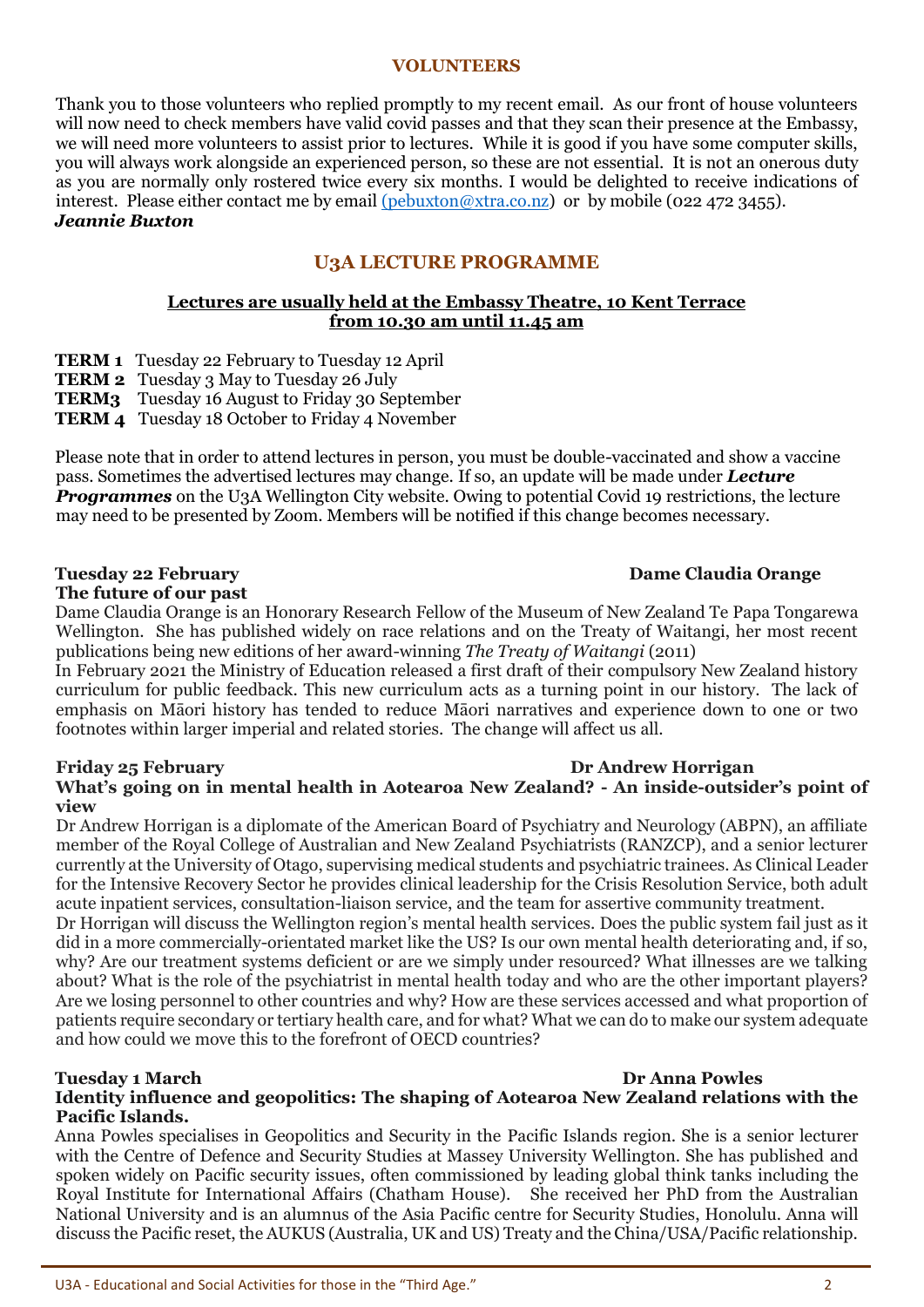### Friday 4 March Dr Andrew Chen **The New Zealand COVID tracer: did it work?**

Dr Andrew Chen is a Research Fellow with Koi Tu: The Centre for Informed Futures at the University of Auckland. His research is now focused on digital technology and its impacts on society. His work primarily looks at public sector use of technology and privacy.

Andrew's talk will consider the Covid tracer app. Before 2020, the idea of using smartphone apps to help with contact tracing was barely considered. But with the onset of COVID-19, various apps were introduced around the world and have become part of our way of life. How does an app like NZ COVID Tracer work, and have these apps been effective in our response to COVID-19?

# **Tuesday 8 March Carolyn Carolyn Associate Professor Carolyn Lundquist**

# **What is the future we want for nature?**

Carolyn Lundquist moved to New Zealand in 2000, after obtaining a PhD in Ecology at the University of California, Davis. She holds a joint position as Principal Scientist in Marine Ecology at the National Institute of Water and Atmosphere Research (NIWA) in Hamilton and as Associate Professor at the School of Environment at the University of Auckland.

What is the future we want for nature? Globally, new global biodiversity targets have been proposed but what does this mean for Aotearoa New Zealand? One of the innovations of the International Science Policy Platform on Biodiversity and Ecosystem Services, which Carolyn co-chairs, is the development of a new "scenarios" framework.

# **Friday 11 March Antony Gomez**

# **Our place in the universe**

Antony is the former President of the Wellington Astronomical Society. He studied mathematics as well as pursuing astronomical research at Victoria University or Wellington/Te Herenga Waka. He has worked for Statistics NZ and NIWA and is now at the Ministry of Environment. He is passionate about promoting Astronomy through public outreach and education, showing others the wonders of the night sky.

Our universe is a big, big place, in fact so big that it is almost impossible for anyone to grasp how immense it really is and yet it continues to get even bigger with time. So where is our tiny blue planet located in this universe of ours? Let's take a picturesque journey out into Space and explore our local area of the universe. Hopefully, we can get a sense of just how big and remarkable our Universe really is.

# **Tuesday 15 March Community Community Community Community Dr John Robinson**

# **He Puapua – and why it concerns me**

John Robinson has a PhD in applied mathematics from the Massachusetts Institute of Technology (MIT). After teaching and research in England and the USA he eventually returned to NZ in 1971 for a role in the Department of Science & Industrial Research (DSIR), and later worked as a consultant to the NZ Commission for the Future and a number of international organisations. He then worked as consultant to Massey University and later Te Puni Kokiri studying social indicators of Māori well-being. He has written a series of books — including more recently *"He Puapua, Blueprint for breaking up New Zealand"* (available by email [trosspub@gmail.com\)](mailto:trosspub@gmail.com).

He Puapua was commissioned by Te Puni Kokiri (the Ministry of Māori Development) to guide the Government application of the United Nations Declaration on the Rights of Indigenous Peoples. This, he believes, insists that we divide our nation into two nations, the minority indigenous people and the remaining majority. John Robinson says he truly believes that its prescription is now being acted upon forcefully through Government edict, rather than by way of open public consultation.

# **Working stiffs: Forensic science from the US comes to Aotearoa New Zealand**

Judy Melinek and T.J. Mitchell are the New York Times bestselling co-authors of the memoir *Working Stiff: Two Years, 262 Bodies, and the Making of a Medical Examiner,* and the Jessie Teska mystery series*.* Dr Melinek, a forensic pathologist, conducted death investigations in the United States for 20 years before relocating with her family to New Zealand in July, 2020, to perform coronial autopsies. T.J. Mitchell, her husband, earned a degree in English literature at Harvard University and worked in Hollywood and as a stayat-home dad before becoming a novelist.

The memoir chronicles Dr Melinek's experiences in New York City during and after the September 11, 2001 terrorist attacks, and then into fiction with *First Cut* and *Aftershock,* noir detective novels set in contemporary San Francisco. Follow their story from New York to California to New Zealand as they highlight the successful Kiwi response to COVID-19, and how and why it brought them to these shores.

**Friday 18 March Dr Judy Melinek & Mr T.J. Mitchell**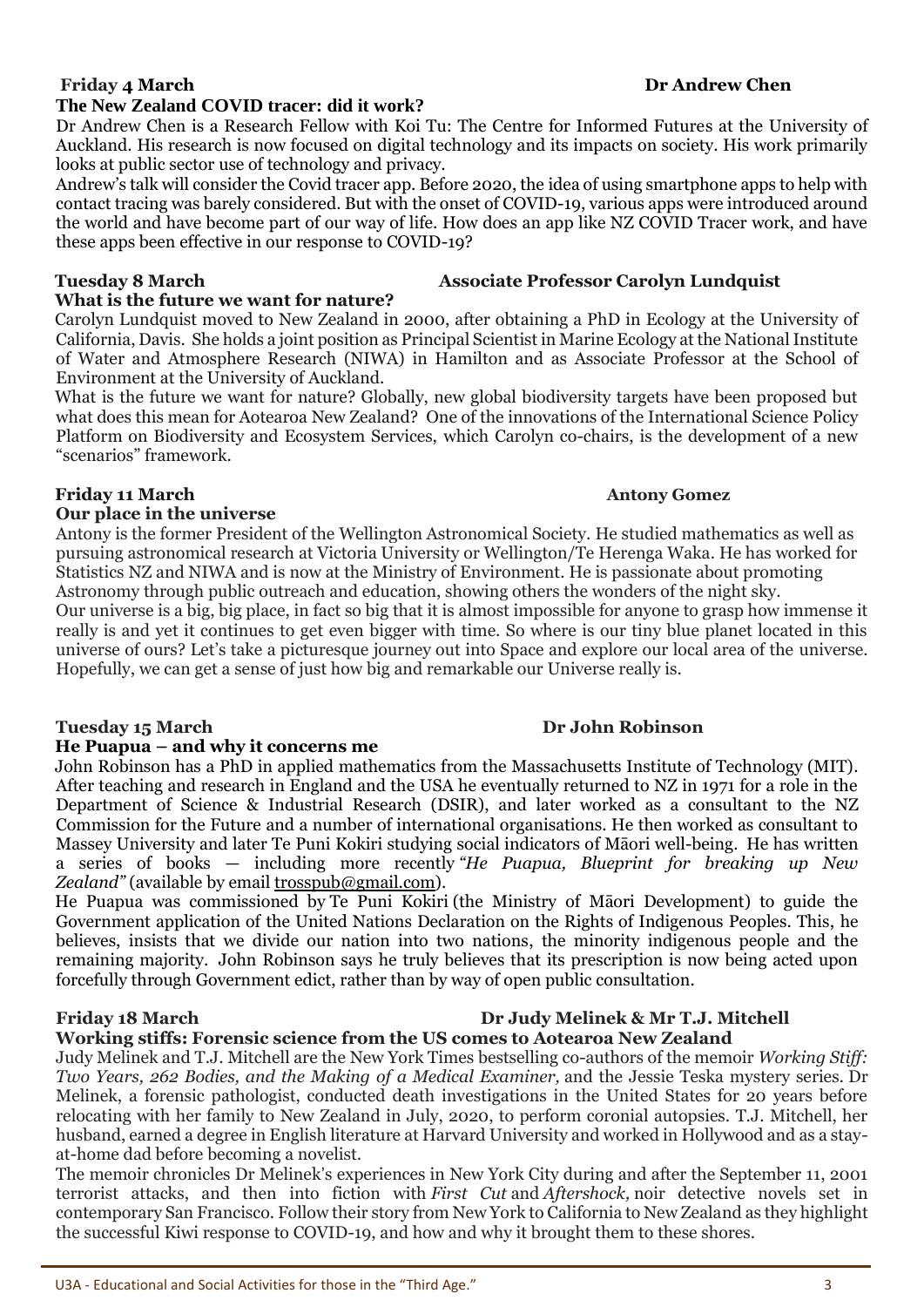# **Tuesday 22 March Rhonda Pritchard Rhonda Pritchard Love in the real world**

Rhonda was in practice as a Counsellor, Psychotherapist, Supervisor, Trainer and Mediator for 40 years. She is the author of four books on couple and family relationships, a researcher on separation, violence and homicide in families, advisor and writer on counselling ethics and a former member of the New Zealand Parole Board. Rhonda's talk will focus on intimate family relationships covering theories, the changing focus and findings of academic research and observations from her own personal and professional experience, including issues for the elder generation.

### **Friday 25 March Professor Tony Dowell**

# **Going to see the doctor: general practice, past, present and future**

Tony Dowell is Professor of Primary Health Care at the University of Otago, Wellington, and a general practitioner at the Island Bay Medical Centre. He qualified in Medicine at Leeds University and has also worked in Malawi. His current academic interests include research in mental health care, health services research and communication in health care settings. Going to see the doctor is an important part of all our lives. Over recent years there has been a revolution in the way general practitioners work, the discipline becoming a specialist accreditation with highly trained and motivated individuals, and sophisticated practice management systems that share important information across providers. This has been paralleled by huge advances in medicine and increasing complexity of care. Patients now expect to see doctors when they want them and on time. Other challenges are the global shortage of trained practitioners, reliance on foreign medical graduates and the always inadequate funding of primary care. The predominant stereotype of the GP has also changed - more women than men undertake this work and consultations now require greater gender appropriateness with women taking on the greater share of woman's physical and mental health.

# **Tuesday 29 March Sue Kedgley 30 Sue Kedgley 30 Sue Kedgley 30 Sue Kedgley 30 Sue Kedgley 30 Sue Kedgley 30 Sue Kedgley 30 Sue Kedgley 30 Sue Kedgley 30 Sue Kedgley 30 Sue Kedgley 30 Sue Kedgley 30 Sue Kedgley 30 Sue Kedgl**

### **Fifty years of feminism**

Sue Kedgley helped to bring women's liberation to New Zealand in the 1970s and has been involved in the women's movement since that time. Her recent memoir "Fifty years a Feminist" was published last year. She is a former Member of Parliament and Wellington Regional Councillor and previously worked at the United Nations in New York and as a TVNZ reporter/director/producer. She is a Board member of Consumer New Zealand and Capital and Coast District Health Board and is the author of seven books. She was awarded a 2016 Women of Influence award, a 2019 Women in Governance award and an ONZM in 2019. Her presentation will tell the story of the past 50 years of feminism. It will reflect upon the changes the women's movement has brought to men's and women's lives, both in Aotearoa New Zealand and abroad, and the unfinished business of feminism.

### **Friday 1 April Dr Brent Clothier**

### **Soil and water: nature's prime natural capital stock**

Brent Clothier is a Principal Scientist with Plant & Food Research based in Palmerston North and is the current President of the Royal Society-Te Apārangi. Brent studies the movement and fate of water, carbon and chemicals in the root-zones of primary production systems, irrigation allocation and water management, plus sustainable vineyard and orchard practices, including adaptation strategies in the face of climate change. He has also published on life-cycle assessment, carbon and water footprinting, environmental policy, investment into ecological infrastructure, plus natural capital quantification and the valuation of ecosystem services.

We rely on the ecosystem services delivered by nature's prime natural capital stocks of our soils and water. Brent will discuss work in New Zealand, Africa and the Middle East on enhancing soil health, protecting water resources, and maximising the many values derived from agriculture and horticulture.

### **Adapting to climate change gap**

Dr Judy Lawrence is a Senior Research Fellow at the New Zealand Climate Change Research Institute, Victoria University of Wellington and Director of PS Consulting Ltd. Judy's career traverses land use management, natural hazards, climate change adaptation and mitigation policy at central and local government Judy is a coordinating lead author for the Intergovernmental Panel on Climate Change Sixth Assessment Report currently underway, and is also a Climate Change Commissioner.

### **Tuesday 5 April Dr Judy Lawrence**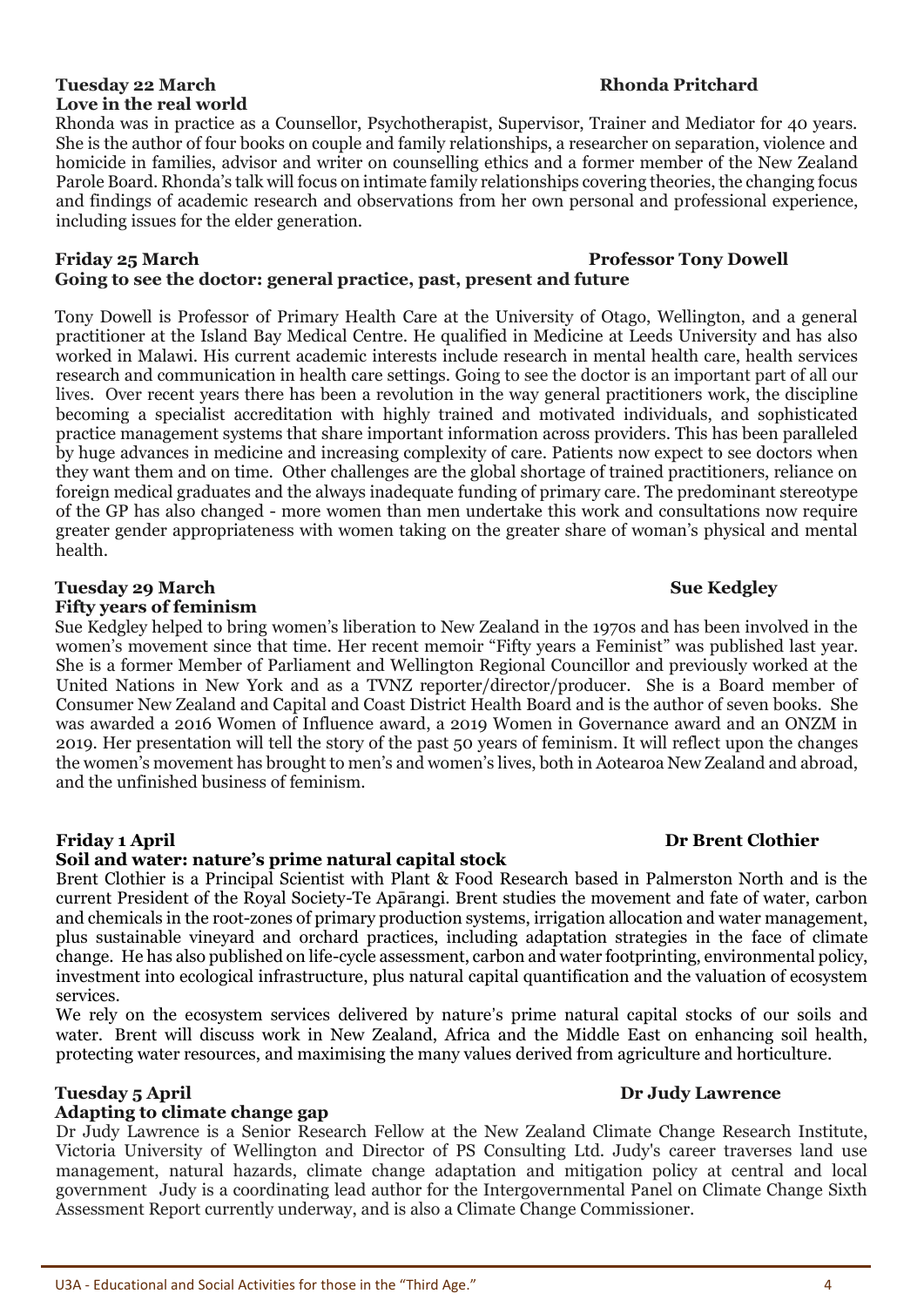U3A - Educational and Social Activities for those in the "Third Age." 5

Her academic work focuses on tools for decision making uncertainty and changing risks and for facilitating robust decision-making for climate change, for example for sea level rise and flooding. Judy works with research teams and practitioners across Aotearoa New Zealand and internationally.

# **Friday 8 April Steph Dyhrberg**

# **We have one world to leave our grandkids: why tackling inequity matters**

Steph Dyhrberg is a partner at Dyhrberg Drayton Employment Law in Wellington. In 2018 Steph was a finalist in the Women of Influence Awards and was awarded 2018 Wellingtonian of the Year for her work in tackling sexual harassment in the legal profession. She is of Ngai Tahu descent.

Steph has spent years at the frontlines of many battles for equality and equity: pay equity, eliminating misogyny, discrimination and harassment in the workplace and abortion law reform. She has spent years developing new approaches to addressing complaints, all of which seek to centre people, make sure they are heard and achieve respectful solutions. Steph has a strong view that personal advocacy and action can make a difference.

# **Tuesday 12 April Liam Fury**

# **The life of a music performance student**

Liam is a pianist and composer completing a BMus (Hons) in Classical Piano and Composition at Victoria. He learnt piano from Jian Liu and composition from Michael Norris. Liam has developed an interest in the power and influence of programming recitals and enjoys exploring alternative ways to share classical music with audiences. His focus is on Aotearoa New Zealand experimental and obscure works.

Liam will talk about the life of studying a music performance degree including an insight into the process of music composition. Liam will also perform one or two pieces on his electric piano keyboard.

# **Tuesday 3 May Dr Will Blackburne and Dr James Anderson**

**The life of a junior doctor**

Will and James are junior doctors working as registrars at Wellington Hospital. Will is training to become an Intensive Care Specialist and James to become a Paediatrician. They have both been involved in campaigning to improve working conditions for other junior doctors.

Will and James will discuss the life of a junior doctor in Aotearoa New Zealand and how it has changed over the past 30 years. Working conditions have improved but the work and the journey to become a specialist have increased in complexity. They will talk about what happens to junior doctors once they leave medical school, the changes that have occurred over time and how they transition to become highly trusted senior doctors.

# **COVID-19: What we have learnt from local research**

Richard Beasley is a physician at Wellington Regional Hospital, Director of the Medical Research Institute of New Zealand, and Professor of Medicine at Victoria University of Wellington. He is an Adjunct Professor at the University of Otago and Visiting Professor, University of Southampton, United Kingdom. He has been involved in a wide range of research into COVID-19.

International research in COVID-19 has led to strong scientific evidence on which to base clinical practice and public health interventions. Richard will review the significant contribution of the Medical Research Institute of New Zealand in this collaborative research effort.

### **Tuesday 10 May 20 August 20 August 20 August 20 August 20 August 20 August 20 August 20 August 20 August 20 August 20 August 20 August 20 August 20 August 20 August 20 August 20 August 20 August 20 August 20 August 20 Aug Ocean acidification: a challenge for marine ecosystems and Antarctica today.**

Vonda is a Principal Scientist, Marine Ecology with an interest in the functioning of coastal communities and the environmental factors that influence them. She is a member of SCAR (Scientific Steering on Antarctic Research) and T-ERA (Antarctic Thresholds - Ecosystem Resilience and Adaption) Her research is focused on the implications of acidification, climate change and other anthropogenically-derived changes to our oceans, and their implications for key components of Aotearoa NZ and Antarctic ecosystems.

This talk will provide a brief overview of one of the challenges facing our marine ecosystems, ocean acidification – known as the "evil twin" of global warming. With the chemistry of the world's oceans rapidly moving towards conditions not seen for millions of years, researchers are trying to understand the potential consequences for marine habitats, organisms, ecosystems and ecosystem services. Using examples from New Zealand and Antarctica, this talk will discuss how ocean acidification might impact key species, and the consequences to ecosystem functioning in a changing environment.

### **Friday 6 May Dr Richard Beasley**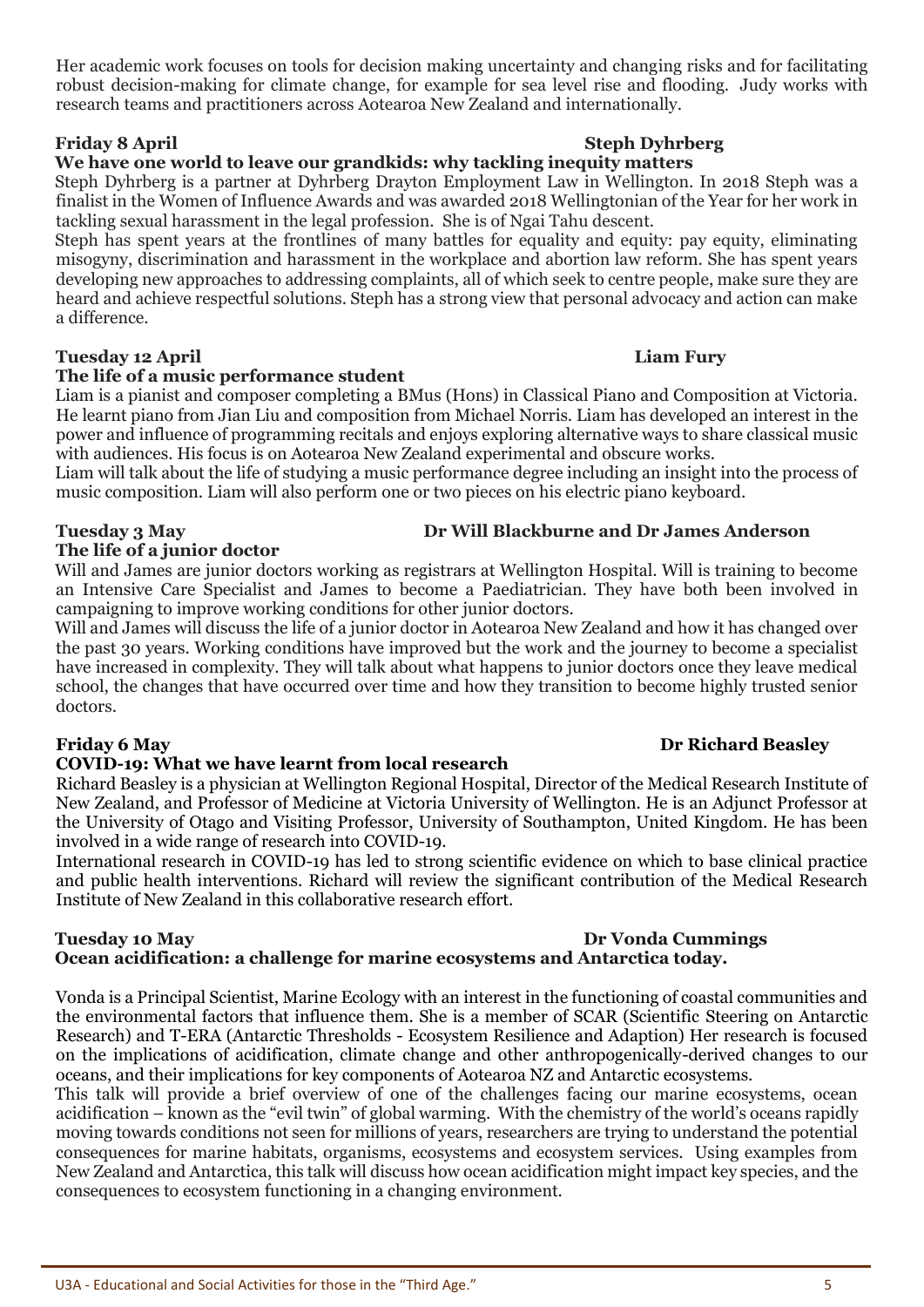# **Friday 13 May Wayne Mulligan**

# **Bio-economy: converting forestry into high value bio materials and biochemicals to replace plastics and petroleum-derived materials**

Wayne is a founding partner at NZ Bio Forestry Limited. He holds a Master of Management from the University of Auckland, specialising in business modelling and systems thinking and has managed entrepreneurial start-ups, as well as public and private enterprises. Wayne is a shareholder and director on a number of bio-pharmacy, bio-chemistry and nutritional companies and is also involved in several Māori businesses.

NZ Bio Forestry is a new bio-technology company that has developed partnerships with Taiwan and Singapore businesses and entrepreneurs. Their business model is based on systems thinking and a circular economy. They are building a technical platform to enable the design of solutions for global investors seeking non-fossil and petroleum free investments. Furthermore, they focus on the needs of global businesses and governments that have made pledges (Paris, COP26 etc.) to lower emissions, remove plastics, reduce use of fossil-based chemicals and materials and to strategically mitigate the risk of future greenhouse gasses and CO2 liabilities on their balance-sheets and public reports. Wayne will talk about some of the initiatives being undertaken by NZ Bio Forestry.

### **Friday 20 May Professor Nigel French Emerging Infectious Diseases: a collaborative, science-based approach to prevention and control**

Nigel French is Massey University's Distinguished Professor of Food Safety and Veterinary Public Health, Chief Scientist of the NZ Food Safety Science and Research Centre and Executive Director Infectious Disease Research Centre. He has been working on the epidemiology, prevention and control of infectious diseases for nearly 30 years. He is a member of the Ministry of Health COVID-19 Technical Advisory Group.

Emerging infectious diseases (EIDs) are defined as those whose incidence in humans has increased in the past two decades or threaten to increase in the near future In this talk Nigel will discuss his experiences working in collaboration with many colleagues on the epidemiology, prevention and control of EIDs; from the global COVID-19 pandemic to the emergence and persistence of new strains of *Campylobacter* and *Salmonella* in New Zealand. He will describe how the accelerated development of new tools, including whole genome sequencing and modelling, are helping us to understand the epidemiology and evolution of these pathogens, and inform prevention and control in real time.

### **Tuesday 24 May David Howman Drugs in sport**

David Howman was Director General of the World Anti-Doping Agency (WADA) from 2003 to 2018 and was instrumental in the shaping of WADA into a highly respected and united global organisation responsible for regulating and working with world governments to monitor drug use in world sports.

Before this appointment David practised as a Barrister specialising in sport law. He will talk on the subject of drugs in sport and related issues.

# **Friday 27 May** Reverend Lance Lukin

**How feeding your cat could be killing people: How much is a life really worth?** Lance is currently the Regional Director of the Mission to Seafarers, Oceania/Te Mihana O Nga Waka O Te Moananui, and is responsible for the work of the Mission is New Zealand, Fiji, Vanuatu, the Solomon Islands and

Tahiti, and the Port Chaplain for Wellington where he is based. Until 2016 he served as a Defence Chaplin, with deployments to East Timor and Afghanistan. The Mission to Seafarers was set up to provide vital help and support to international seafarers as they undertake their essential work. Many are unskilled and struggle to support families in their home countries.

Lance will discuss the lives of these people, both on board ship and ashore. They face many challenges, especially during the current pandemic. The talk will include an outline of the Mission's activities and value will be provided including its quarterly monitoring of the Seafarers Happy Index (SHI).

# **A story only you can tell**

J Wiremu Kane, (Ngapuhi) is the 2022 Emerging Māori Writer in Residence at the International Institute of Modern Letters at Te Herenga Waka, Victoria University of Wellington. He trained in medicine at the University of Otago and after several years working as a junior doctor, made the difficult decision to retire from clinical medicine due to ill health, returning to his first love of writing, and was one of the first graduates of the Master of Professional Writing degree at the University of Waikato. Through his work he aims to bring attention to the ongoing impacts of colonisation of the indigenous people of the world, especially in Aotearoa New Zealand and across the Pacific, drawing on his experience as a queer, Māori, and disabled man.

# **Tuesday 31 May Dr J Wiremu Kane**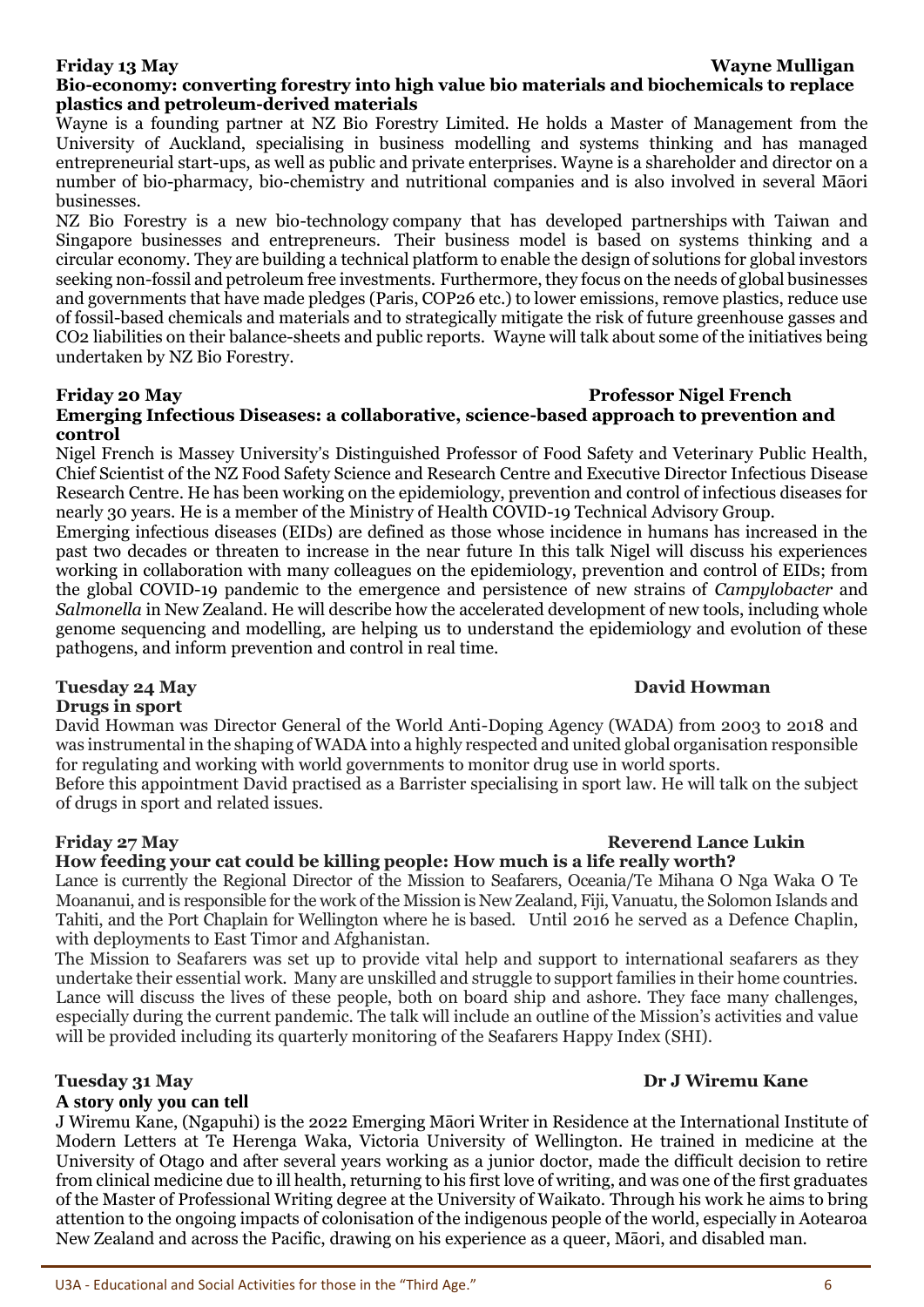*Everyone has a story inside of them. A story that is the sum of all their improbable, beautiful, and tragic experiences that have led to you being who you are. A story known only by you and that no one but you could ever tell. The act translating that story from your mind to the page is a daunting one.* His presentation aims to guide and challenge you gently to pick up your pen or keyboard, push aside pride and embarrassment and surprise yourself with what you are capable of.

# **Friday 3 June Dr Nick Smith**

# **Feeding the world: nutrition comes first**

Dr Nick Smith is a Research Officer at the Riddet Institute, a New Zealand Centre of Research Excellence hosted by Massey University. Nick's current research is part of the Sustainable Nutrition Initiative at the Riddet Institute, developing the DELTA Model: a world-leading model to investigate sustainable nutrient production and what is possible, practical and optimal from the global food system.

Our ability to effectively nourish an increasing global population is one of the key challenges facing humanity. Before we know what to think about changes to make to our diets or food supply, we need to first determine how to think about the food system. Under what scenarios is it POSSIBLE for the global food system to provide the bioavailable nutrients to feed the global population? What scenarios are PRACTICAL to deliver, for example in terms of level of change required, cost of that change or affordability of food? What is the most OPTIMAL scenario to deliver a sustainable food system? This talk will focus on several aspects of the work of the Riddet Institute and the Sustainable Nutrition Initiative that aim to inform the future of food systems and nutrition.

### **Tuesday 7 June Dr Sara Mikaloff-Fletcher The MethaneSAT science programme: using satellite measurements for methane remissions reduction.**

Sara Mikaloff-Fletcher is a principal scientist at NIWA and she leads the CarbonWatch – NZ Research Programme and the MethaneSAT Science project. In addition to her research Dr Mikaloff-Fletcher serves as editor for the peer review journal *Global Biogeochemical Cycles* and on the Scientific Steering Committee for the PolarRES, a European Union funded programme studying the impact of Climate Change on our polar environments.

Methane is a much more potent greenhouse gas in the atmosphere than carbon dioxide, so there are significant and immediate climate benefits to reducing methane emissions. The Aotearoa New Zealand government has partnered with the Environmental Defence Fund, its subsidiary MethaneSAT LLC, and Harvard University to support the MethaneSAT project.

### **Materialising a sustainable future**

Justin Hodgkiss is co-director of the MacDiarmid Institute and a Professor in Physical Chemistry at Victoria University of Wellington. Justin is a founding inventor for the start-up Advemto, which is commercialising laser instrumentation, which his group invented, and he is passionate about helping other scientists to commercialise their research discoveries.

New Zealand has committed to building a carbon neutral economy by 2050, but we cannot get close with today's technology – we must innovate. When it comes to carbon and environmental sustainability, some of the stuff that matters most is that which we make things from: materials. solar photovoltaics, wind turbines, batteries, electric vehicles, passive cooling, carbon capture, renewable fuels, fertilisers, waste, even computers and data centres are areas where substantial innovation may get us a long way to a sustainable future. In this talk, Justin will introduce some of these disruptive innovation opportunities, highlighting emerging materials science research in New Zealand.

# **Special Interest Groups**

### **Recent Initiatives**

Wellington City U3A now offers its membership 20 Special Interest Groups (SIGs), having welcomed a medium-range, nature-focused walking group at the end of 2021. Two other groups are in the formative stages: an Audiobook group and a beginners' Te Reo group.

# **1. '5 Senses' Walking Group for medium pacers**

Over three months the group has built up to some 30 members, of whom most have walked on either of the two walks a week. Mondays have averaged at 10 participants, while Wednesdays have averaged four. A good half are somewhat new to walking and all are attracted by the relaxed pace, lesser distances and the opportunity to listen to the birds and smell the flowers - but hopefully, still getting enough exercise to make

### **Friday 10 June Professor Justin Hodgkiss**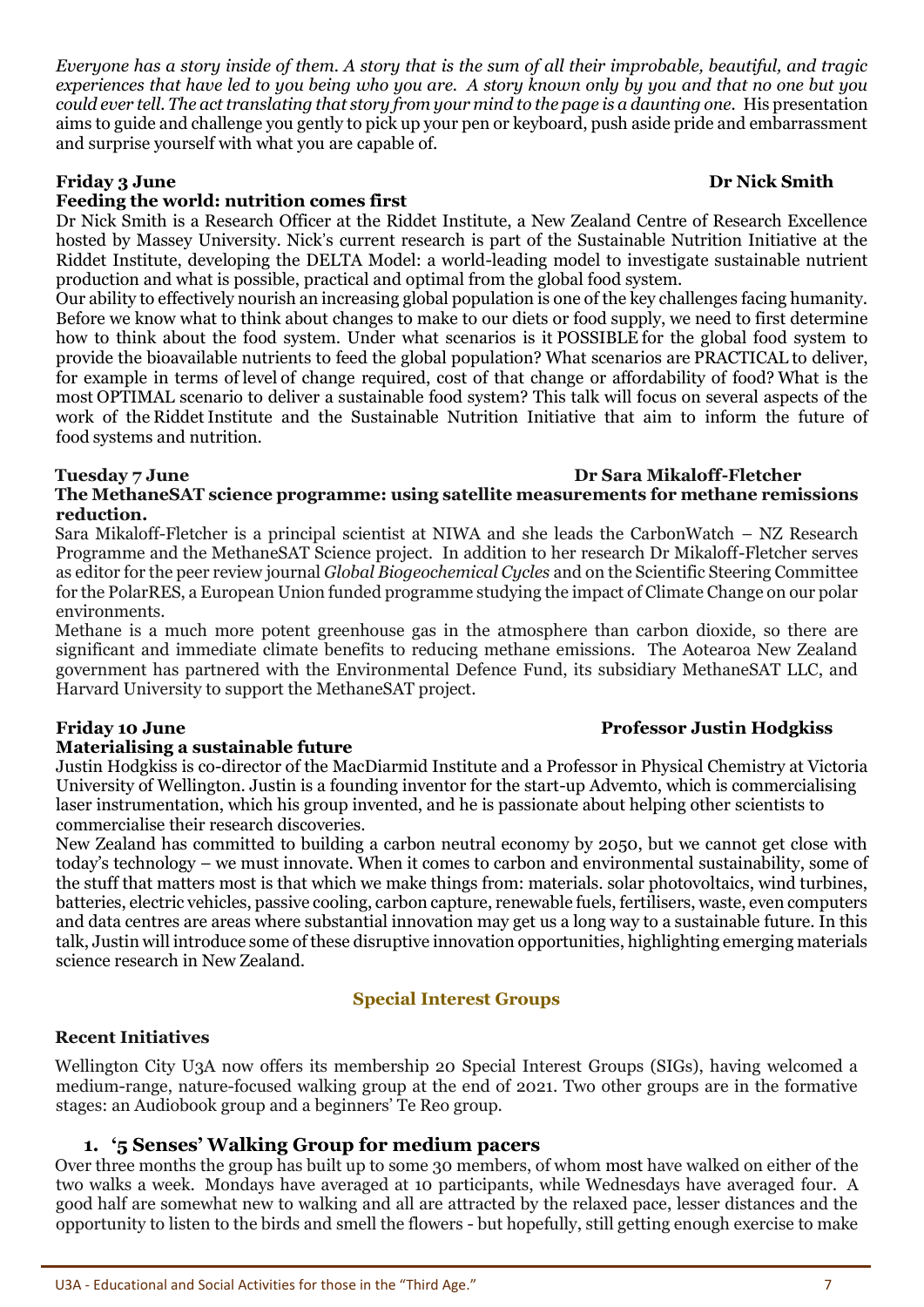it worthwhile! We call ourselves the "Five Senses Group" to remind ourselves to use more than just our legs, but we could easily be called the Ramblers, the Strollers or the Happy Wanderers!

Only one walk is planned for each week with the smaller Wednesday group developing as the recce for the following Monday. Besides the Christmas Butterfly Creek walk with the No 2 Group, we've visited the Botanical Gardens, Kaiwharawhara, Otari -Wilton, Highbury-Holloway, Central and Prince of Wales Parks, Days Bay, Korokoro, Maupuia, Lyall Bay, Mt Victoria and Matiu Somes. Members are invited to take the opportunity of sending out the emails and leading the walks.

# **Contact Aidan Kay Aidankaynz@gmail.com**

# **1. Offer of an Audiobook Special Interest Group**

Philip Harrison offers an audiobook group for those U3A members whose preference for 'reading' books of various types/genres is by listening. In addition to accommodating an alternative reading style, this group would also suit those with ongoing time-based pressures by providing the opportunity to multitask – e.g. listening while gardening, walking or other health-enhancing activities. Familiar busy workplace patterns of only reading work-related or technical books can also be replaced by easing into other genres, such as the classics, which may be less accessible on the page. It is the narrator's style – intonation and meaningful pauses, which can give another layer of meaning and bring these books alive. This group will be quite similar in nature to U3A's other book groups, covering discussion about author's style, and content, but also take into account the importance of the narrator's contribution.

### Philip's email address is **[philipjamesharrison@me.com](mailto:philipjamesharrison@me.com)**

### **3. Te Reo Māori for Beginners**

I am offering to pilot an introduction to Te Reo Māori. I am Ngāti Pākehā, and have had the privilege of living and working in Māori communities, adding to my knowledge of the language gradually over time. Although far from fluent, I can understand and communicate Te Reo at a basic level, and I know that many people are on this learning journey or want to embark on it in a comfortable environment. What I propose to offer is a short series of sessions in which you will:

- Learn how to pronounce Māori words
- Practise basic useful phrases
- Gain confidence in 'giving it a go'

It will all be with an informal, collegial approach, evolving according to the needs and wishes of the group. The first group will meet weekly on Tuesday afternoons for 1 to 1 ½ hours, for 5 weeks. At the end of this pilot, the group will decide on possible next steps.

If you are interested, or would like to know more, please email me:

[Libbyclark3@gmail.com](mailto:Libbyclark3@gmail.com) or see detail about dates, times and venue under News/What's new on the website.

### **B. Recent venue changes**

- U3A has been offered premises in Kent Terrace for SIGs' activities. A few groups have explored this option, with Art History and Philosophy having taken it up and arranged to meet at Hearwell and at their usual times in 2022.
- The Antiques group have elected to move to the Karori Community Centre.

### **C. WCC Library Digital Inclusion Programme**

Those of you who had enrolled in all or some of this programme have been informed that it was cancelled by Library Managers in 2021 due to Covid. Late last year I was contacted with the information that the programme could go ahead in 2022 and March was proposed as a start date. With the arrival of Omicron, the Managers have again postponed the programme, but remain hopeful of a 2022 start date. When the dates are confirmed by the Library, I will contact those who enrolled last year in order to ascertain their continued interest and availability in 2022. If there is attrition from the prior enrolments, those on the waiting list will be contacted, and thereafter spaces will be re-advertised to the U3A community.

### **D. Convener Meetings:**

These will continue in 2022 on the following dates:

- Friday 11th March 12.30
- Tuesday 6<sup>th</sup> September 12.30

### **New Interest Groups**

Anyone interested in leading/forming a new group please contact Linda Beckett [lbeckett0106@gmail.com](mailto:lbeckett0106@gmail.com) All Interest Group members must be current financial members of Wellington City U3A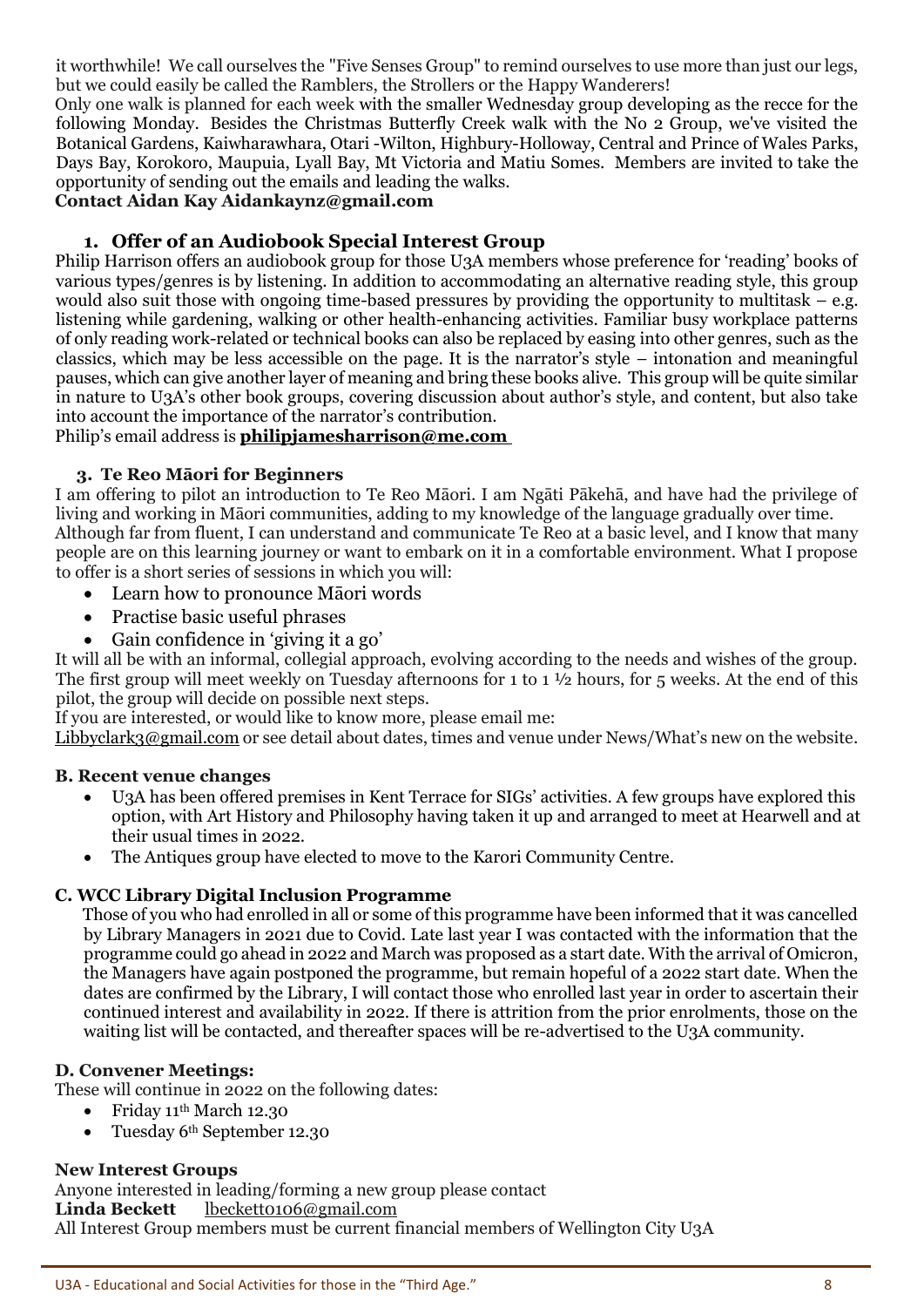# **Current Groups**

# **Antiques**

This group meets on the third Thursday of each month at 10am mainly at KARORI ARTS & CRAFT CENTRE at 7 Beauchamp Street behind the Karori Library on Main Road Karori. We share an interest in "Old Things", often family heirlooms and each of us does this on a semi rotational basis. We often visit places such as Te Papa back of house collections and other places of interest. You are welcome to join our group even if you wish to come along on a "one off" basis to check us out. You would be made very welcome. **Contact:** Doug Helps, Group Convenor, 232 4881 or [dougyvonne1@gmail.com](mailto:dougyvonne1@gmail.com)

# **Art History**

In 2022, we will meet on alternate Thursdays from 10.00am to 12 noon at the **Hearing Association Premises, 16 Kent Terrace.** Tea/coffee/conversation available from 10.00am prior to presentation which starts at 10.30am. This group is currently full, but you are very welcome to contact Peter to make an enquiry or to go onto our waiting list.

**Contact:** Peter Stupples 021 059 4164 or [pams@actrix.co.nz](mailto:pams@actrix.co.nz)

# **Book Group 1**

Meets on the first Wednesday of each month on the Terrace at 10.30am. Membership of the group is limited to 10 and the group is currently full. If you would like to join a waiting list, please **Contact:** [jane.ireland06@gmail.com](mailto:jane.ireland06@gmail.com) 0212617080.

# **Book Group 2 – Northern and Western Suburbs**

Meets on the first Thursday of each month at 10 am – 12 noon at members' homes. The members are mainly from the Northern and Western suburbs. This group is currently full. **Contact:** Jenny Mainwaring 02102341636 [jemain@xtra.co.nz](mailto:jemain@xtra.co.nz)

# **Book Group 3 – Eastern Suburbs**

Meets on the third Wednesday of each month at 2.00 pm in Oriental Bay. This group is currently full but please contact Diana Duff-Staniland if you wish to go on the waiting list or to start another group in the Eastern suburbs.

**Contact:** Diana Duff-Staniland: 385 8590 or email: [dduff.staniland@xtra.co.nz](mailto:dduff.staniland@xtra.co.nz)

### **Book Group 4 – Northern Suburbs**

Meets on the first Wednesday of each month from 10.30am – 12 noon at members' homes. Members are mainly from the Northern Suburbs. Format: The host for the next meeting chooses a topic for that meeting. Each member reads any book they like in that topic, and reviews their book at the meeting for the other members. **There are vacancies in this group** so if you're interested in joining, please get in touch with Sue Fish.

**Contact:** Sue Fish. Mobile: 027 327 3633 or email: [suef365@gmail.com](mailto:suef365@gmail.com)

### **Cryptic Crosswords**

The Cryptic Crosswords Special Interest Group has made a solid start. We are meeting monthly, on the last Friday at 12pm following the U3A lecture, learning to unravel the styles of various cryptics by discussion. U3A members are very welcome to join in, please be in touch to learn more about our group. **Contact:** Lynda Young email: [rby@actrix.co.nz;](mailto:rby@actrix.co.nz) 027 4428 394

### **Current Issues**

Meetings are held on the second Wednesday of the month at 10.00 am in the Burma Lounge, Malvina Major Village, 134 Burma Road, Johnsonville. **Contact:** Michael Hodgen 478 6303 or [michael.hodgen@xtra.co.nz](mailto:michael.hodgen@xtra.co.nz)

# **Film Group - Weekend**

Meets on the third Saturday of the month (daytime) at the Penthouse cinema with the film followed by a discussion at the café. **New members welcome**.

**Contacts:** Colleen McClymont 027 527 7202 or

Bob McClymont 027 527 7203 or [mcclymont1@xtra.co.nz](mailto:mcclymont1@xtra.co.nz)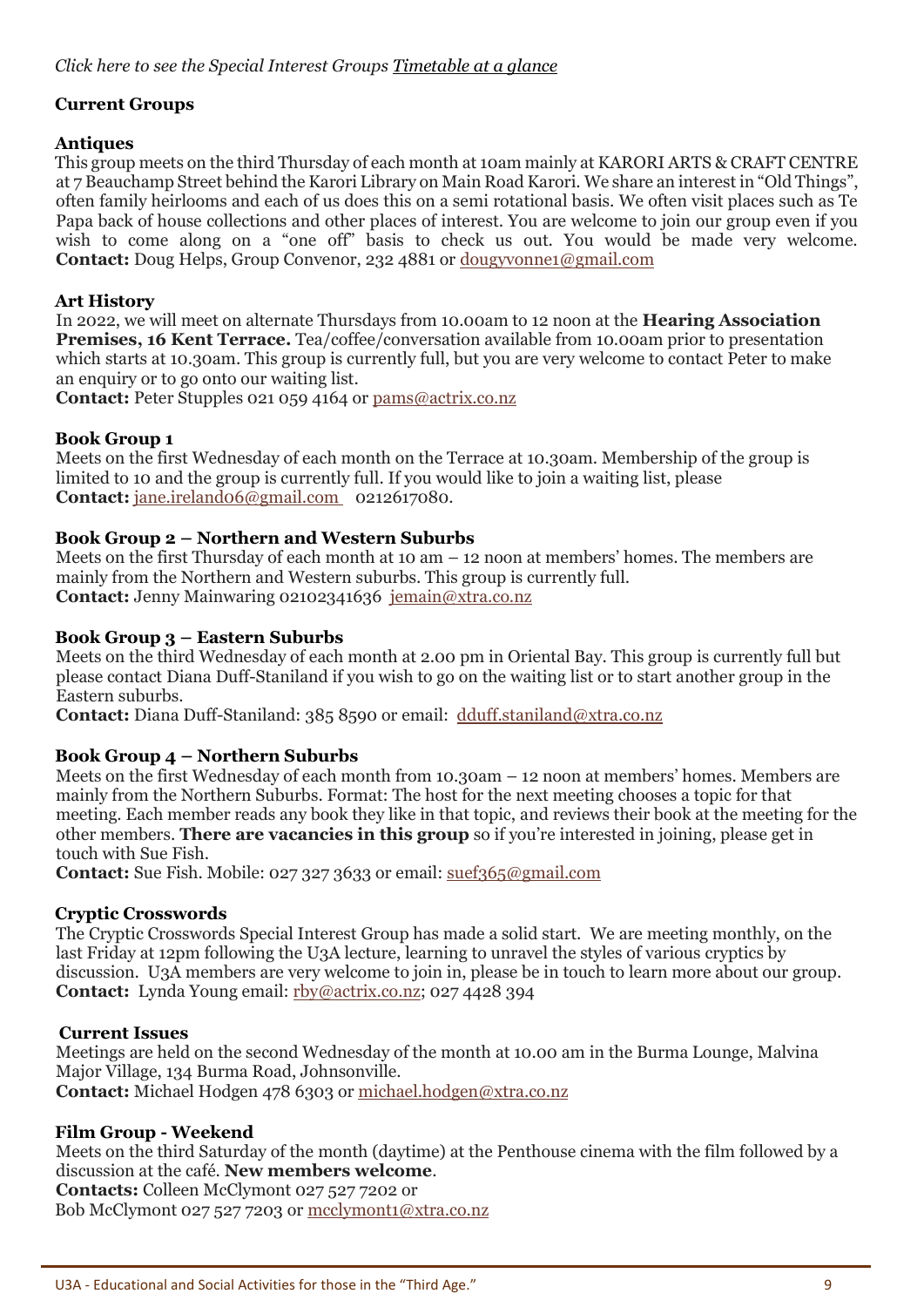# **Film Group – Mid-Week**

Catches a film on the 1st and 3rd Tuesday of the month, usually at Lighthouse Cuba, but will go further afield to Penthouse or Roxy to catch a better film. Times vary but aim at early afternoon after the Tuesday lecture and with opportunity for discussion after each film. Members are notified before each, and are free to attend as many or few films as they wish. This group is currently full, but if you wish to go on our waiting list, please email either Suzanne or Aidan whose contact details are below.

### **Contacts:**

Suzanne Blumhardt: [hatblum@xtra.co.nz](mailto:hatblum@xtra.co.nz) or 384 7046 Aidan Kay: [aidankaynz@gmail.com](mailto:aidankaynz@gmail.com) or 021 0282 2082

### **German Conversation**

This friendly group meets at 10.30 am on the second and fourth Mondays of the month in members' homes. **New members welcome**.

**Contact:** Diana Barnes 479-2947 or [dgbarnes@xtra.co.nz](mailto:dgbarnes@xtra.co.nz)

# **Music Appreciation Group**

We meet on alternate Thursdays from 10 am until 12 noon at St Ninians Church, Karori. **All welcome** and morning tea/coffee/biscuits provided. Each meeting a member presents music on a topic chosen by them. The music is mostly classical, but does not have to be. Doing a presentation is entirely voluntary, and it is not necessary to know lots about music, just to enjoy it.

Meeting dates for the first half of 2022: February 10 & 24, March 10 & 24, April 7, May 5 & 19, June 2, 16 & 30.

Please note that we are intending to meet at Red level unless the gathering limit is reduced; a vaccine pass must be shown at your first attendance. You can access some recent Music [Appreciation programmes](https://u3awellingtoncity.org.nz/wp-content/uploads/2021/03/U3A-Music-Appreciation-programmes.pdf) here. **Contact:** David Barker, 021 376 660 or [u3a.wlg.musicapp@gmail.com](mailto:u3a.wlg.musicapp@gmail.com)

# **Philosophy Group**

From 2022, we will meet at the **Hearing Association Premises, Ground Floor, 16 Kent Terrace** on the first, third and fifth Mondays (where applicable) each month at 2.00 pm. This group is currently full, but we welcome enquiries either about our group or to go onto a waiting list. **Contact:** Mark MacCallum, 022 582 3916 or [markmaccalm@gmail.com](mailto:markmaccalm@gmail.com)

### **Sewing Group**

This group is about enjoying companionship, sharing of knowledge and inspiration of others in accomplishing sewing or other handicraft projects. The group meets 0900-1300 on the 3rd Monday of each month at the Bowling Club rooms of the Hataitai Community Centre (accessed by a few steps down from 157 Hataitai Rd). Equipment required: Sewing machine, an extension cord and your current project – an ironing board and iron will be available on site. All are welcome to join us, and for all or some of the time during the morning. If you are interested or would like to make further enquiries please contact: Diane Morgan 027 672 9060 or email: [diane.morgan@xtra.co.nz](mailto:diane.morgan@xtra.co.nz) 

### **Shakespeare Studies**

Meets on alternate Wednesdays at St Andrew's Centre, 30 The Terrace from 10.30 am until 12 noon. Numbers are limited to 12, and there is a short waiting list, but please contact Roger if you are interested in joining this group.

**Contact:** Roger Chapman 021 037 5622 or [chaplaw42@gmail.com](mailto:chaplaw42@gmail.com)

### **Smart Phone Photography**

Would you be interested in taking better pictures with your Smart Phone?

As a photographic enthusiast, Roger Urlwin has established a Smart Phone Photography Special Interest Group of 11 U3A members who meet weekly and also connect online. This is a great way to discover what else your phone can do, expand your skills and (re)discover your local indoor and outdoor environment. New members are welcome.

**Contact:** Roger Urlwin: [roger.urlwin@gmail.com](mailto:roger.urlwin@gmail.com)

### **Walking Group One**

Meets at the Wharewaka (beside the lagoon on the waterfront) at 9.45 am every Monday morning. **All U3A members welcome**, no need to call – we'd welcome you for a social walk and talk and, of course, coffee at the end. We explore historic, nature and cultural places around the city. **Contact:** David Cropp 027 657 0666 or [cropp.david@gmail.com](mailto:cropp.david@gmail.com)